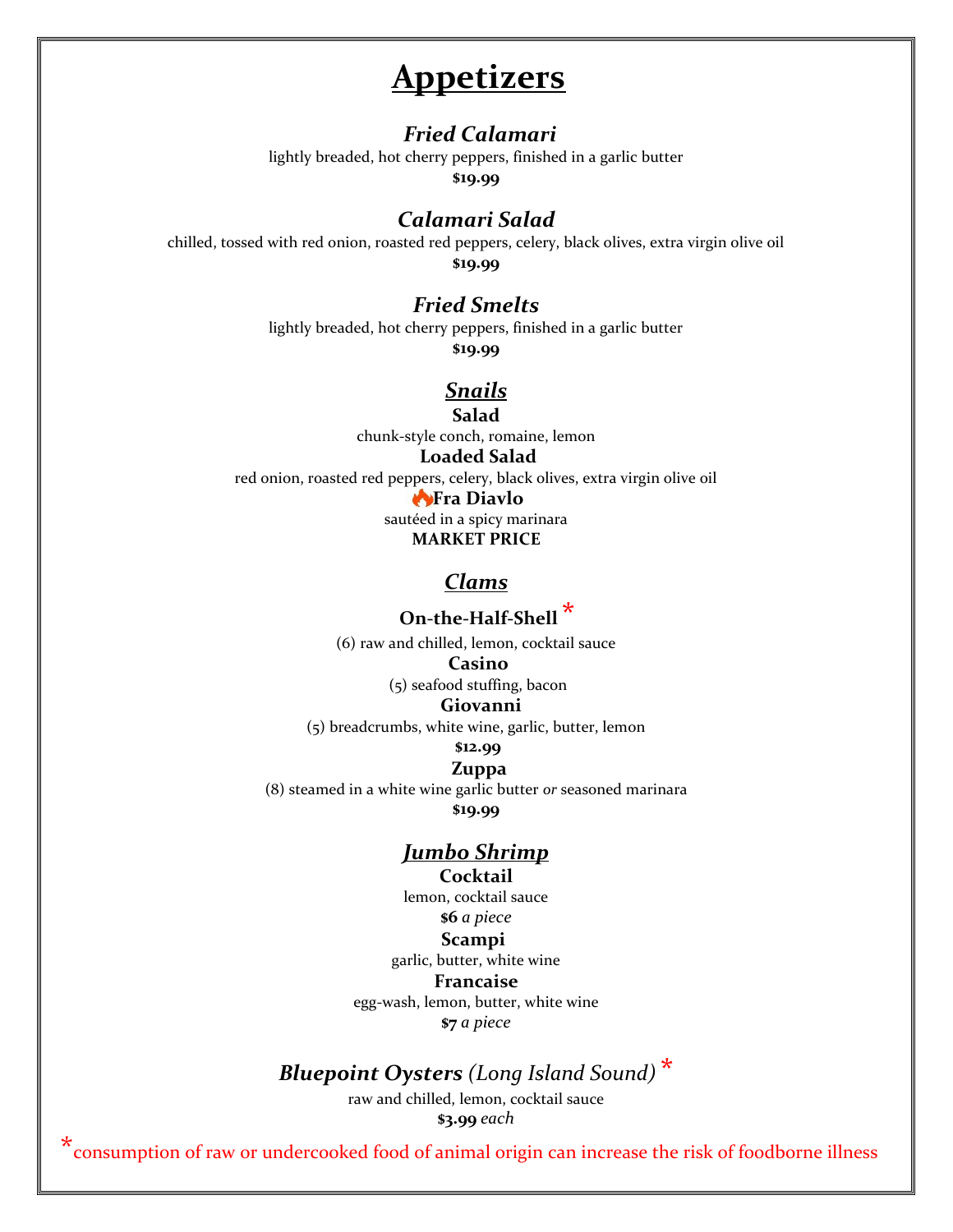## *Anchovies, Roasted Red Peppers, & Provolone Plate*

**\$18.99**

### *Fresh Mozzarella*

ovolini mozzarella, prosciutto, sliced tomato, extra virgin olive oil, basil

**\$15.99**

### *Stuffed Mushrooms*

seafood stuffing, roasted red peppers, ritz cracker crumbs **\$12.99**

### *Stuffed Portobello*

prosciutto, mozzarella, roasted red peppers

**\$15.99**

#### *Hot Antipasto*

(2) stuffed mushrooms, (2) clams casino, (2) clams giovanni, roasted red peppers, finished in a white wine butter **\$14.99**

## *Old World Fried Mozzarella*

hand-breaded, sliced whole-milk mozzarella topped with red sauce

**\$12.99**

#### *Lobster Ravioli*

(4) tomato-striped lobster-stuffed ravioli finished in a pink alfredo **\$18.99**

## *Fried Cheese Ravioli*

ricotta, romano, mozzarella, diced jalapenos, with a side of red sauce **\$12.99**

#### *Arancini*

(2) risotto, peas, mozzarella, prosciutto, roasted red peppers, sides of red sauce and alfredo **\$18.99**

#### *Polenta*

baked cornmeal topped with red sauce **\$12.99**

#### *Eggplant Rollatini*

(3) prosciutto, mozzarella, red sauce **\$19.99**

#### *Artichoke Hearts Francaise*

(5) egg-wash, lemon, butter, white wine **\$12.99**

#### *Sautéed Rabe*

black olives, roasted red peppers, garlic, extra virgin olive oil

**\$13.99**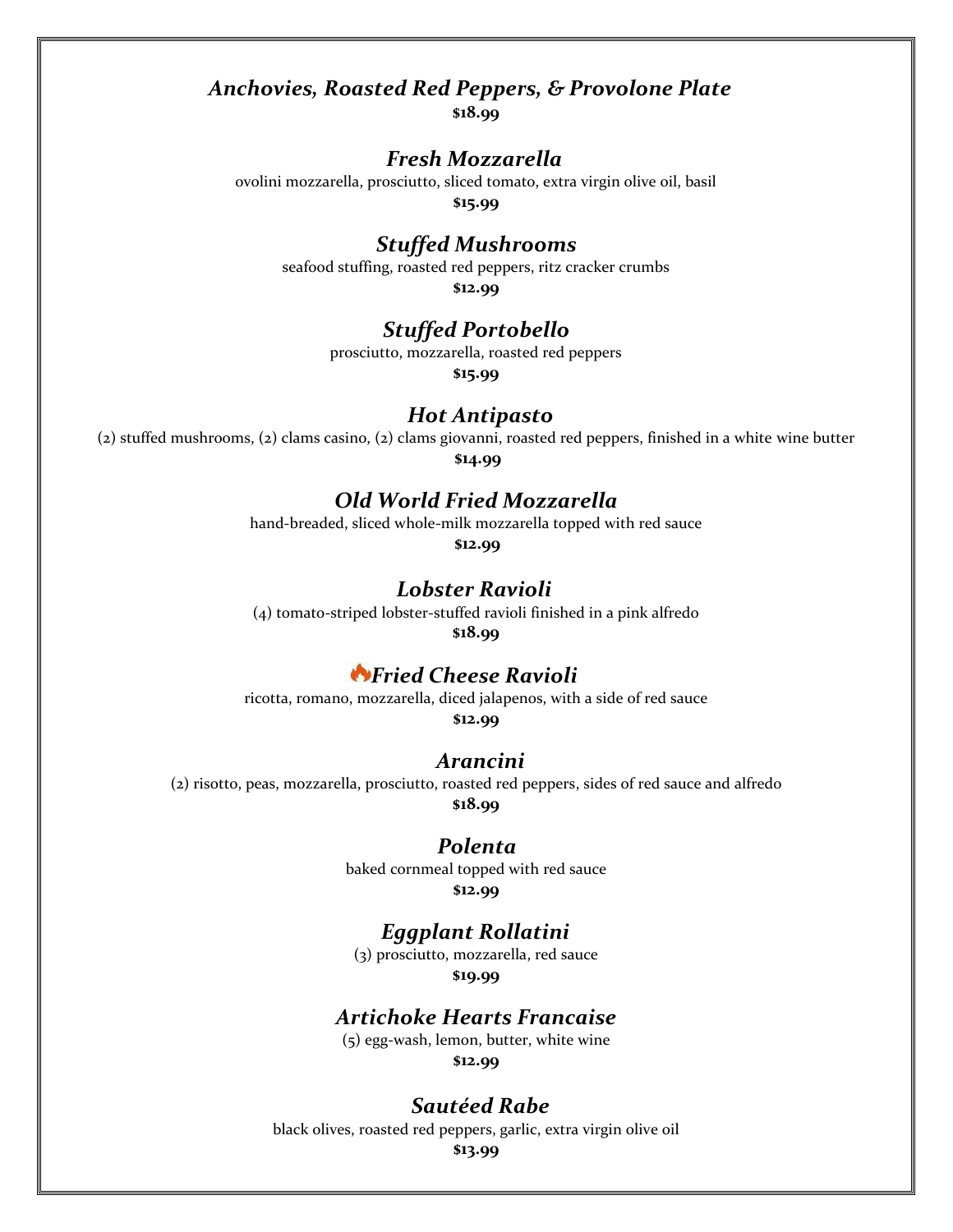# **Salads**

## *Mixed Green Garden Salad*

**\$7.99**

#### *Destefano*

a dinner-portion garden salad with romaine **\$11.99 Marinated in House Dressing** or **Grilled Chicken \$17.99 Grilled Shrimp \$6** *each* **Sautéed Baby Shrimp \$17.99**

*Caesar*

romaine, croutons, sprinkled romano **\$9.99** *add anchovies* **\$2**

*Entrée Caesar* **\$11.99 Marinated in House Dressing** or **Grilled Chicken \$17.99 Grilled Shrimp \$6** *each* **Sautéed Baby Shrimp \$17.99** *add anchovies* **\$2**

#### *Antipasto*

salami, capicola, albacore tuna, sharp provolone, and hot cherry peppers atop a Destefano salad **\$19.99**

# **Soups**

#### *Chicken Escarole*

carrots, celery, pasta **cup \$4.99 bowl \$6.99**

### *Pasta Fagioli*

cannellini beans, prosciutto, pasta **cup \$5.99 bowl \$7.99**

## *available salad dressings*

House-made Italian Vinaigrette, Creamy Italian, Blue Cheese, Ranch, Honey Mustard, Low-Fat Raspberry Vinaigrette*,* Balsamic Vinegar & Extra Virgin Olive Oil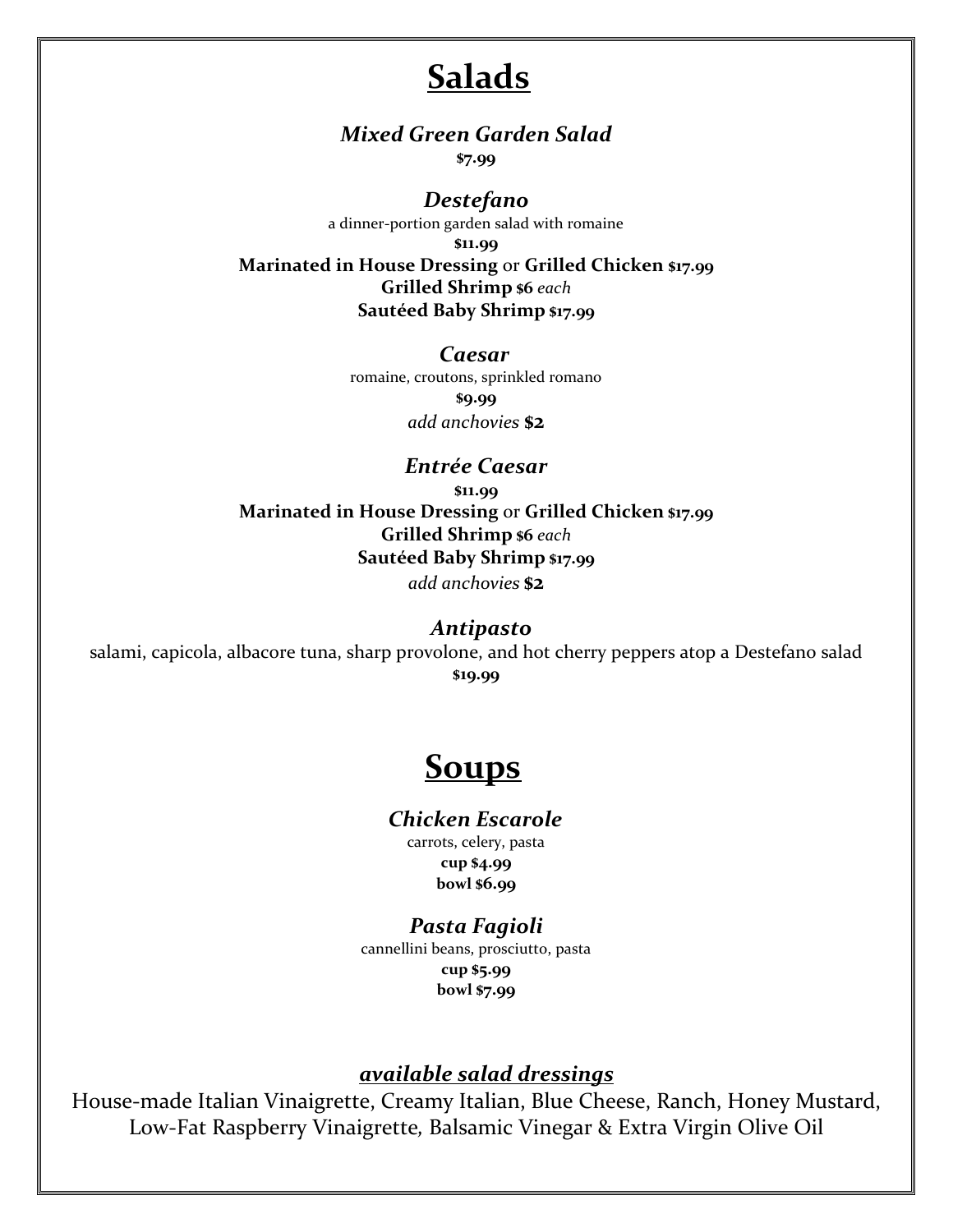# **Pasta Entrées**

### *Frutti Di Mare*

assorted shellfish tossed with linguini and finished in a white wine garlic butter *or* seasoned marinara

**\$39.99** *fra diavlo* **\$41.99**

## *Linguini in Red or White Clam Sauce*

freshly-diced littlenecks in a white wine garlic butter *or* seasoned marinara

**\$18.99**

## *Linguini Vongole*

red *or* white clam sauce topped with a half-dozen steamed littlenecks

**\$22.99**

## *Lobster Ravioli*

(6) tomato-striped lobster-stuffed ravioli finished in a pink alfredo

**\$27.99** *add shrimp* **\$6** *each*

## *Florentine Ravioli*

(6) spinach-striped ravioli, stuffed with spinach and a blend of Italian cheeses in an alfredo, topped with sautéed spinach **\$23.99**

#### *Five Cheese Ravioli*

(4) large ravioli stuffed with a blend of Italian cheeses and finished in a pesto cream with sundried tomatoes

**\$23.99**

### *Gnocchi*

potato pasta in a pink alfredo **\$18.99**

### *Cavatelli*

fresh-egg pasta in red sauce **\$18.99**

#### *Fettucine Alfredo* **\$18.99**

## *Ferdinand Alfredo*

fettucine alfredo tossed with prosciutto, bacon, and green peas

**\$22.99**

#### *Manicotti*

(4) fresh tubes of pasta filled with ricotta cheese and topped with red sauce

**\$15.99**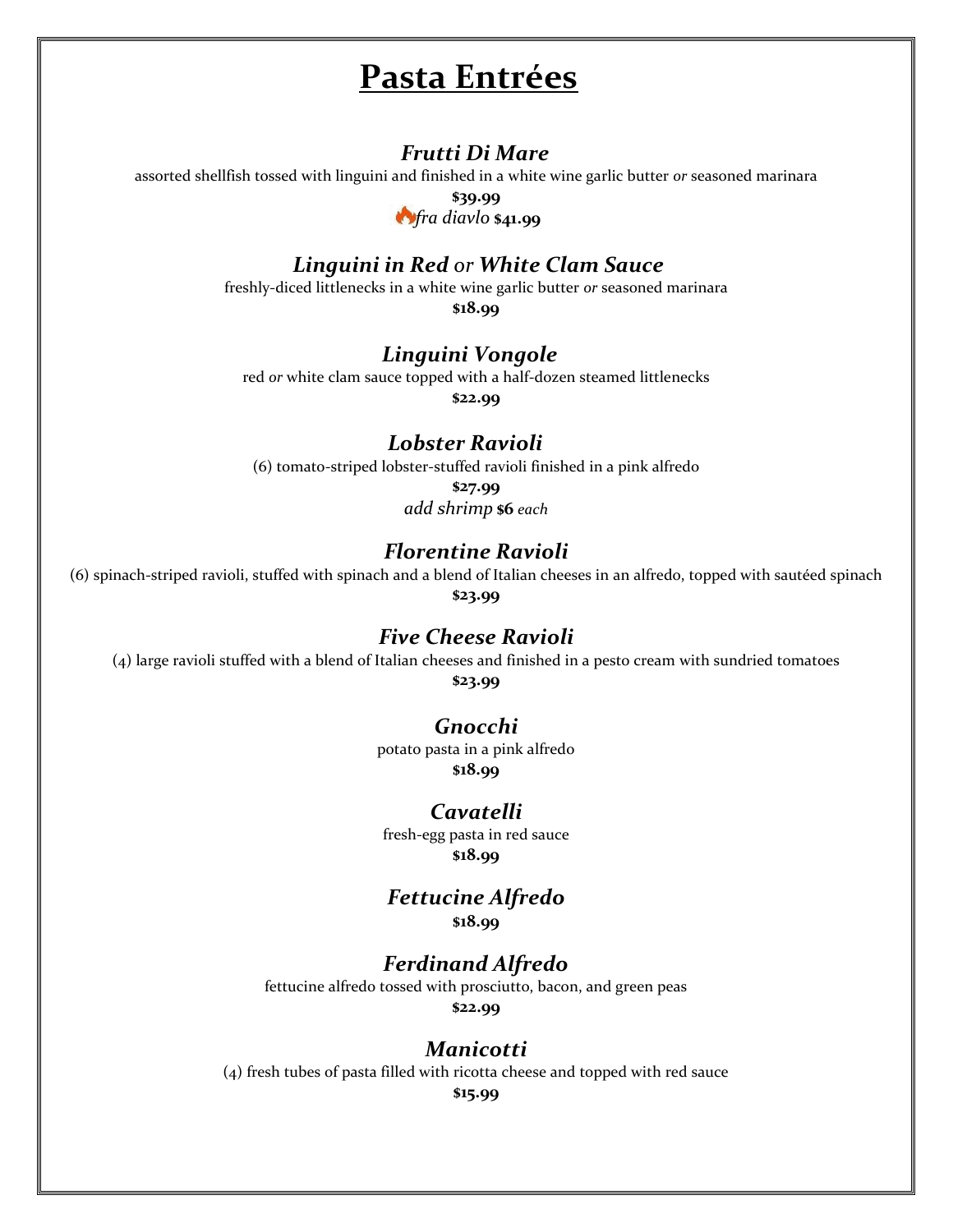## *Cheese Tortellini*

in a **pink alfredo** *or* **pesto cream \$15.99** *add sundried tomatoes* **\$2**

## *Linguini Aglio e Olio*

extra virgin olive oil, garlic **\$15.99** *add anchovies* **\$2**

#### *Lasagna*

layers of pasta, beef, ricotta, mozzarella, and red sauce **\$19.99**

### *Cheese Ravioli*

ricotta-stuffed ravioli in red sauce **\$14.99**

## *Linguini, Capellini or Penne in Red Sauce* **\$12.99**

add *grilled chicken* or *baby shrimp* to any pasta entrée for **\$6**  *breaded chicken* \$7  *meatball* or *sausage* \$3.99 / \$4.99

> substitute any pasta sauce \$4 all sauces made in-house ask your server about available options

# **Specialty Bread**

#### *Garlic Bread* **\$6.99**

*Andino's Garlic Bread* pepperoni, sliced tomato, mozzarella

**\$11.99**

#### *Bruschetta*

diced tomato, fresh mozzarella, extra virgin olive oil **\$18.99**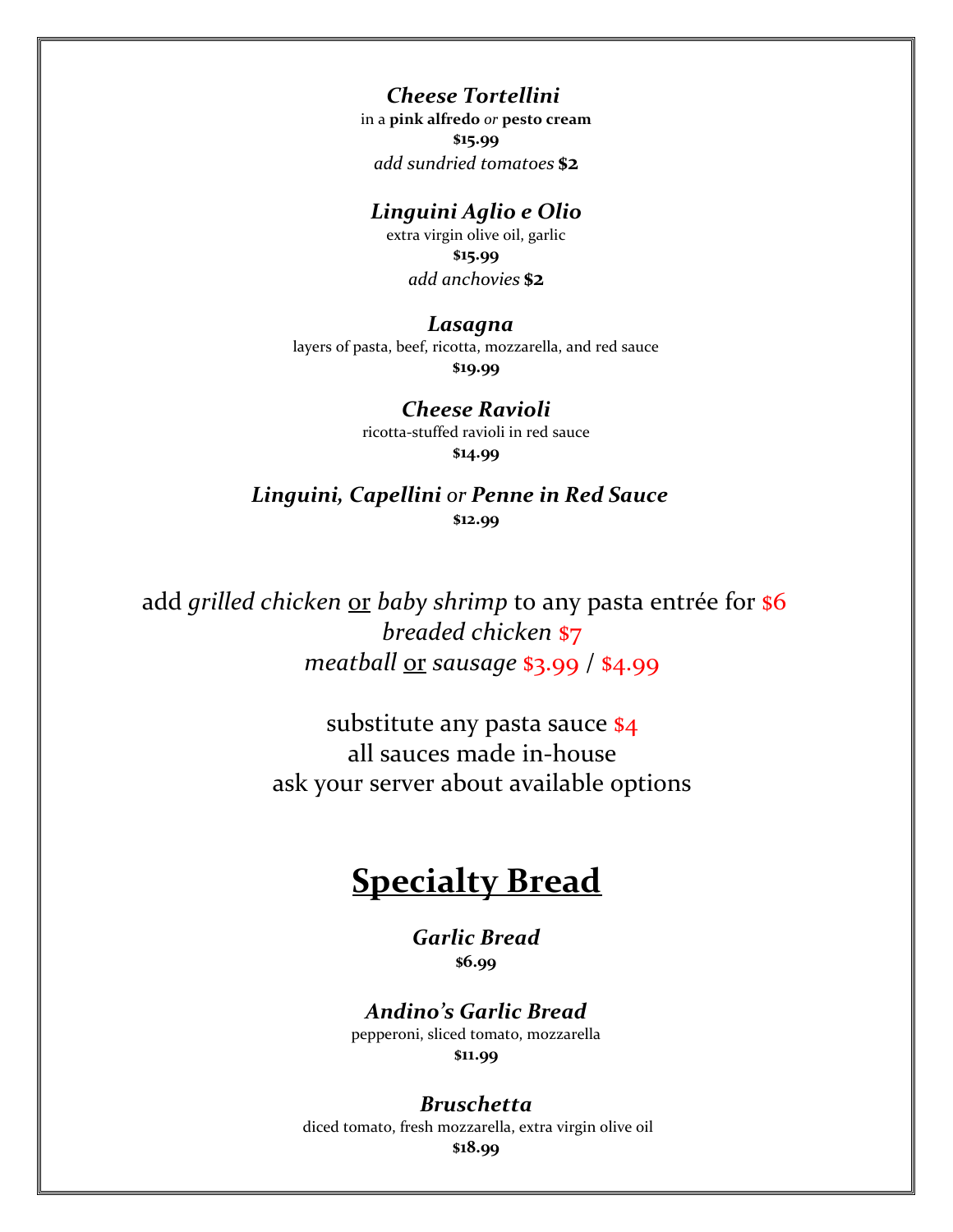# **Entrées**

#### *Parmigiana*

breaded, lightly fried, topped with mozzarella and red sauce

#### **Veal \$26.99**

#### **Chicken \$21.99**

**Eggplant** floured, lightly fried, topped with mozzarella and red sauce **\$19.99**

## *Marsala*

sautéed mushrooms in a cream sherry **Veal \$26.99 Chicken \$21.99**

*Piccata* lemon, butter, white wine, capers **Veal \$26.99 Chicken \$21.99 Scrod \$27.99**

#### *Saltimbocca*

melted mozzarella and thinly sliced prosciutto with sautéed mushrooms in a cream sherry **Veal \$28.99 Chicken \$24.99**

> *Pizzaiola* sautéed in a seasoned marinara **Veal \$26.99 Chicken \$21.99**

# **\*Pork Chops \$27.99**

**\*Sirloin \$32.99 Scrod \$27.99**

#### *Francaise*

egg-washed, lemon, butter, white wine **Veal \$26.99 Chicken \$21.99 Scrod \$27.99 Shrimp (5) \$29.99**

*Caccitore* green peppers, mushrooms, seasoned marinara **Veal \$26.99 Chicken \$21.99**

*please allow ample preparation time for scrod entrées*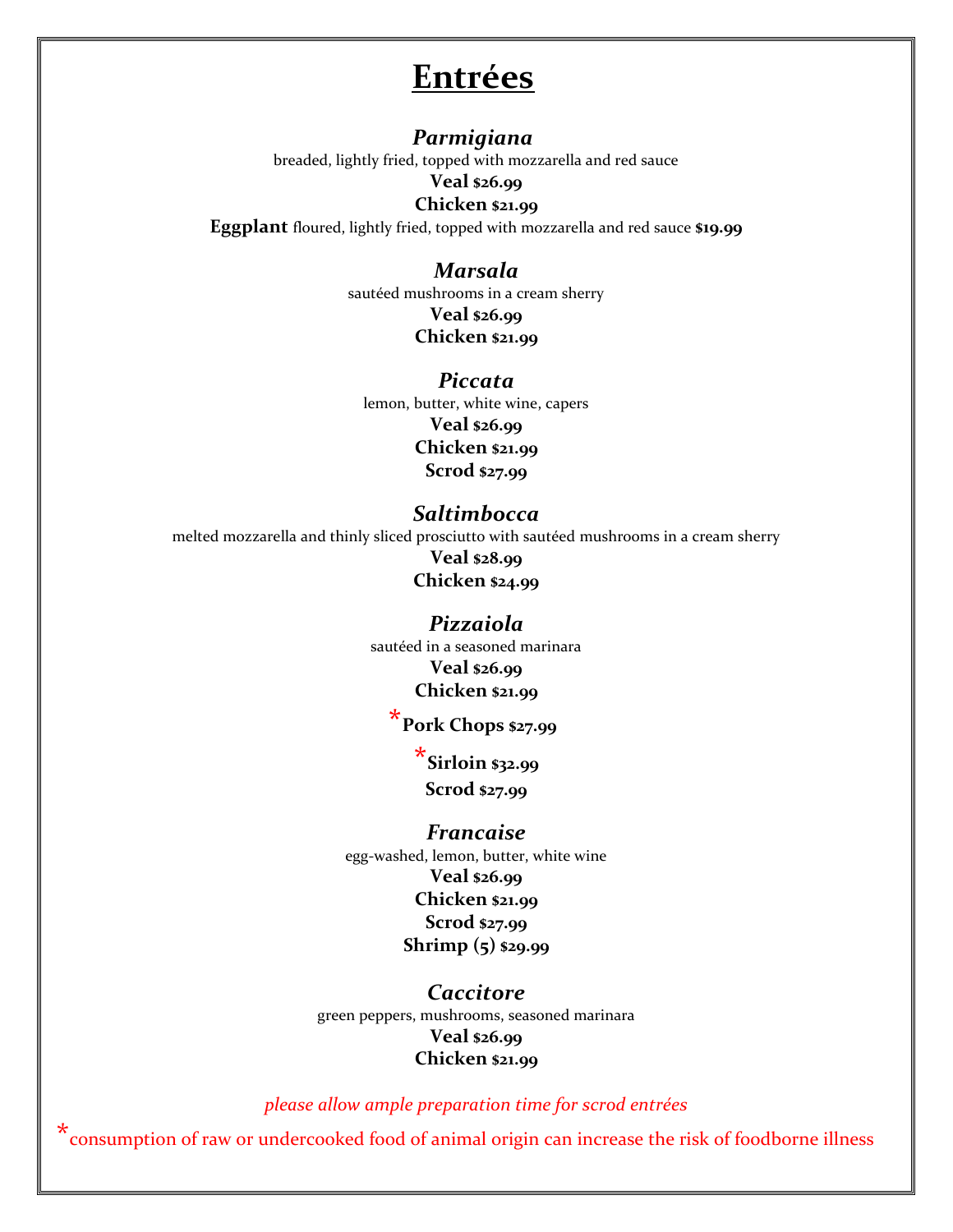## *Zingarella*

roasted red peppers, mushrooms, onions, seasoned marinara

#### **Veal \$26.99 Chicken \$21.99**

#### *Andino*

roasted red peppers, sliced pepperoni, artichoke hearts, garlic, butter, white wine

**Veal \$31.99**

**Chicken \$26.99 Shrimp (5) \$32.99**

**Scrod \$33.99**

**\*Sirloin \$33.99**

**\*Pork Chops \$28.99**

# **Shrimp**

#### *Scampi*

(5) garlic, butter, white wine, served over linguini

**\$29.99**

## *Fra Diavlo*

(5) spicy, chunky marinara served over linguini

**\$29.99**

#### *Sergio*

(5) wrapped in prosciutto and topped with melted mozzarella over linguini, finished in a creamy scampi

**\$33.99** *Baked Stuffed*

(4) seafood stuffing, butter

**\$28.99**

# **North Atlantic Scrod**

*please allow ample preparation time for scrod entrées*

#### *Broiled*

breadcrumbs, butter

## **\$24.99**

*Stuffed*

seafood stuffing, breadcrumbs, butter

## **\$26.99**

## *Italiano*

sliced green peppers and tomatoes, extra virgin olive oil, basil

**\$26.99**

## *Fish & Chips*

battered, fried, served with french fries and tartar sauce

**\$21.99**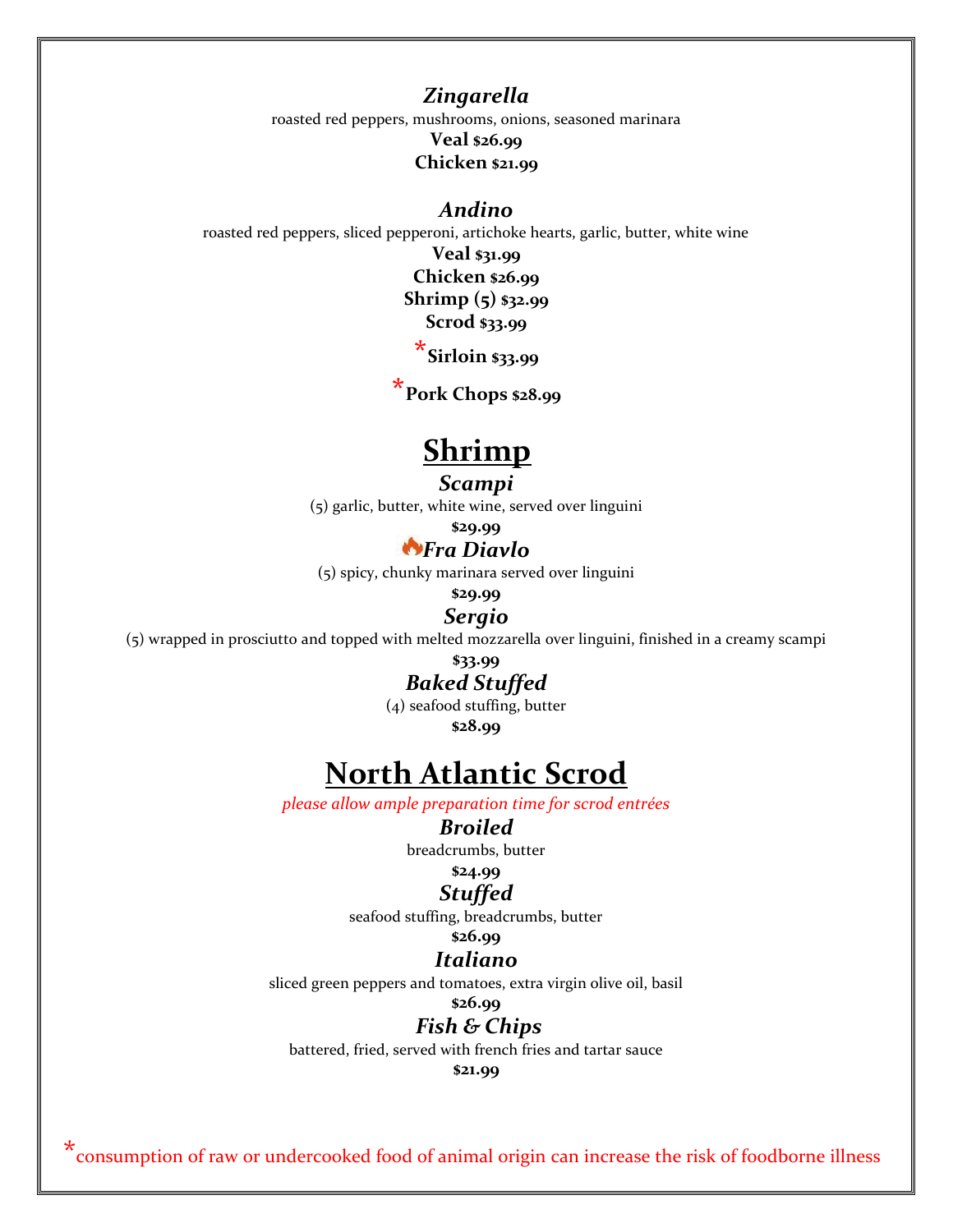## **Steak**

## *Broiled Sirloin \**

14 oz. choice black angus sirloin, au jus

#### **\$29.99**

*surf & turf with (2) baked stuffed shrimp or (3) shrimp scampi*

**\$40.99**

## *Sirloin Alla Mama \**

fresh garlic and butter **\$29.99**

## *Sirloin Umbriago \**

sliced onions, mushrooms, garlic, burgundy red wine

**\$33.99**

## *Stuffed Sirloin \**

prosciutto, mozzarella, roasted red peppers, mushrooms, alla mama **\$41.99**

## *Filet Mignon \**

8 oz. choice tenderloin

**\$39.99** *surf & turf with (2) baked stuffed shrimp or (3) shrimp scampi*

**\$49.99**

# **Veal**

## *Broiled Veal Chop \**

16 oz. bone-in rib-cut

**\$42.99**

## *Veal Steak \**

12 oz. loin strip, sautéed mushrooms and onions in a cream sherry

**\$42.99**

## *Stuffed Veal Steak \**

12 oz. loin strip, prosciutto, eggplant, mozzarella, mushrooms, cream sherry

#### **\$44.99**  *Bracciole*

rolled with capicola and mozzarella, finished in a cream sherry with sautéed mushrooms **\$39.99**

# **Pork**

## *Broiled Chops \**

(2) 8 oz. boneless tenderloins **\$26.99**

## *Stuffed Chops \**

prosciutto, mozzarella, roasted red peppers, mushrooms, alla mama

**\$34.99**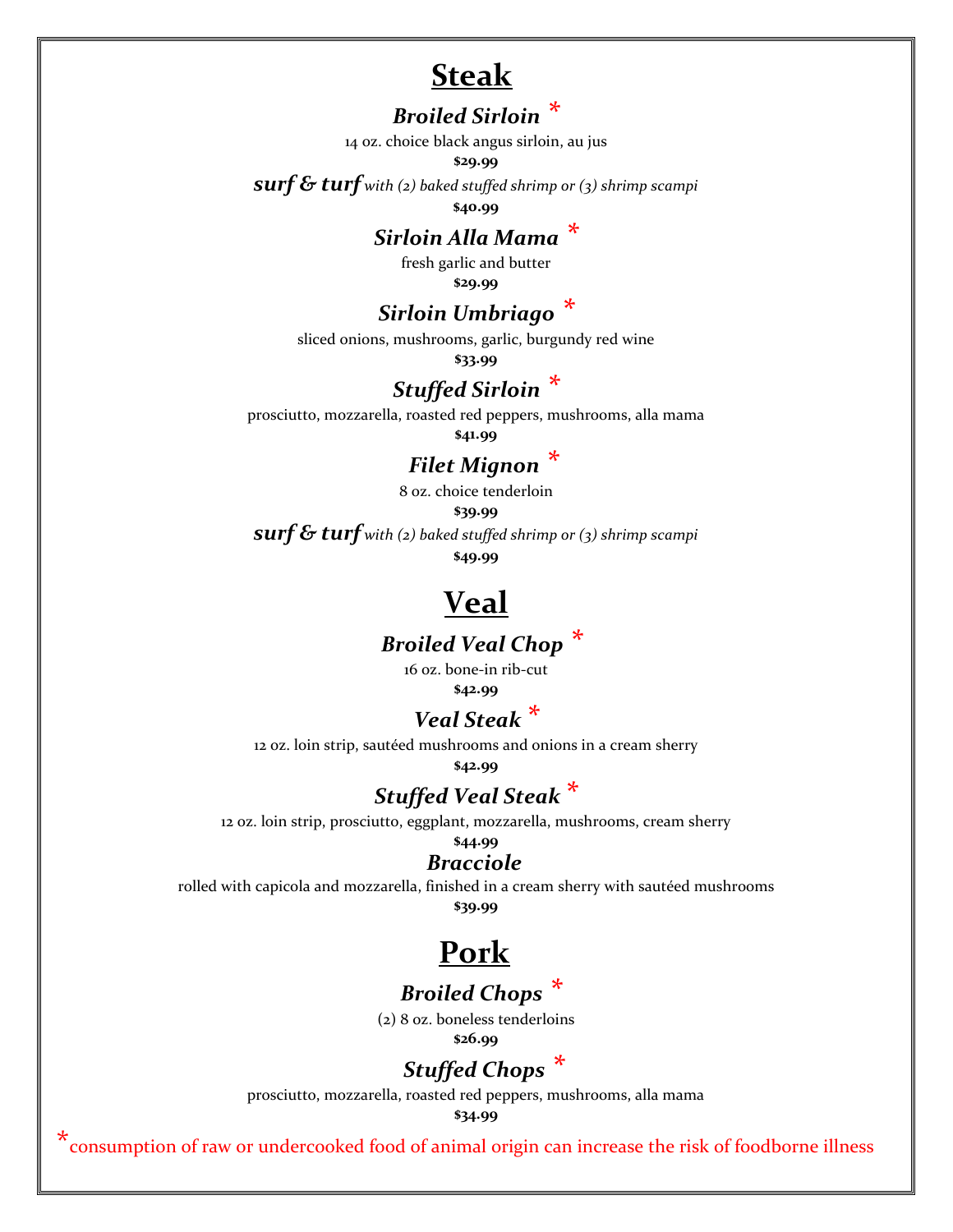*Rare* cool red center *Medium Rare* warm red center *Medium* warm pink center *Medium Well* hot slightly pink center *Well* cooked through, little or no pink

*all entrees, excluding pasta dishes and those otherwise noted, are served with a side of pasta with red sauce or potato & vegetable*

*entrees may be served with a half-order of specialty pasta for additional charge starting at \$8*

*any pasta side may be topped with your choice of sauce for an additional \$4*

any entrée shared with others will incur a \$2.50 share charge

no half orders no substitutions

before placing your order, please inform your server if any person in your party has a food allergy

consumers especially vulnerable to foodborne illness should only eat seafood and other foods of animal origin cooked thoroughly